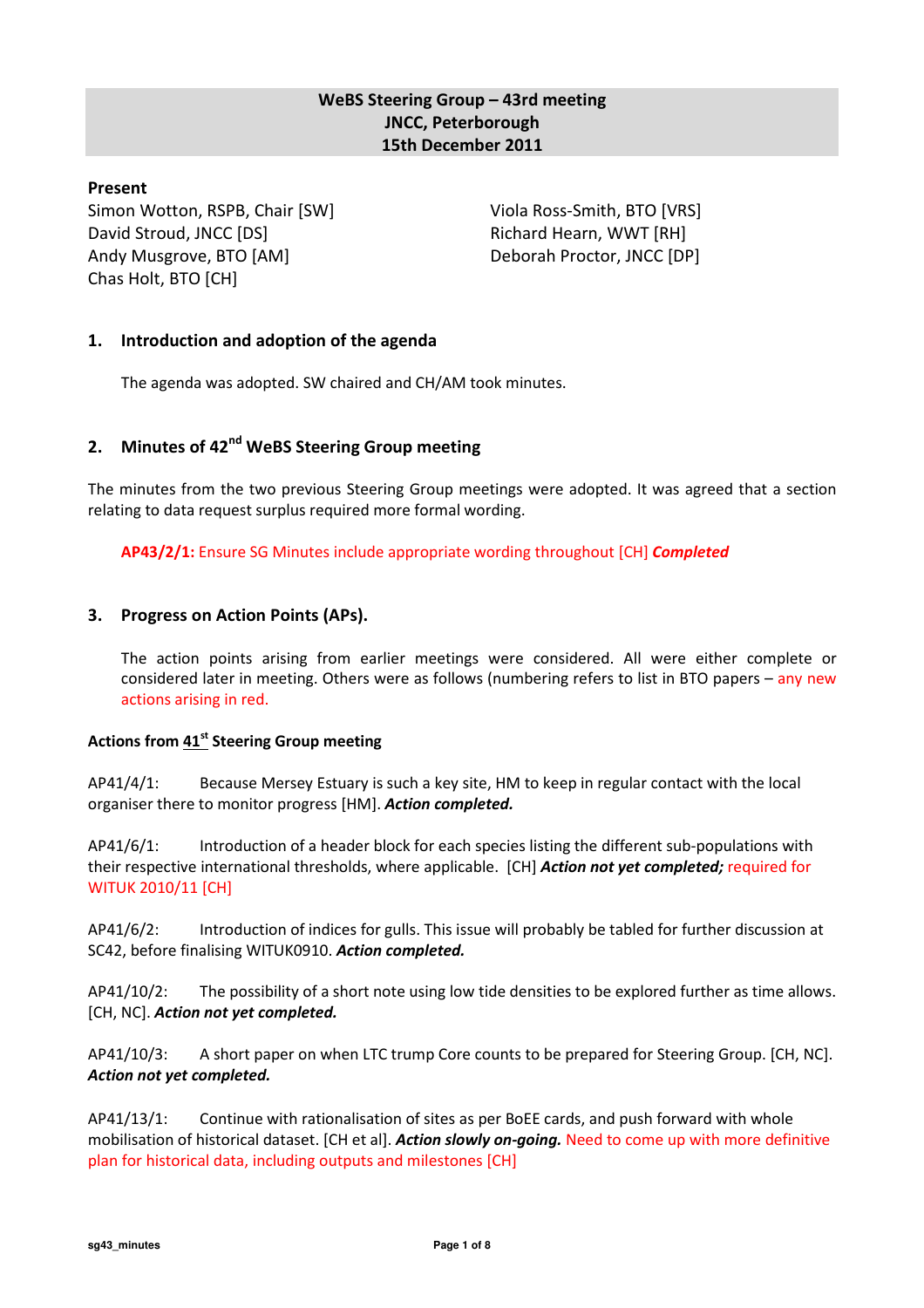AP41/15/2: Inclusion of a page on new website describing and showing what index graphs mean; a "dummy's guide to WeBS indices". [CH] Action completed

AP41/16/1: Old reports to be scanned and uploaded to the web; integrated into the menu of the new website. [CH] Action on-going, annual reports back to 1973/74 uploaded by SG43

## Actions from 42<sup>nd</sup> Steering Group meeting

AP42/2/1: Ensure SG Minutes do not include reference to named external individuals. [CH] Action completed.

AP42/6/1: Add press releases and procedure for Official Statistic releases into Gant chart. [CH] Action completed.

AP42/6/2: This distinction in indexing methods will be summarised in intelligible notes on (i) website, and (ii) in an article in WeBS newsletter. [CH, GA] (i) completed, and (ii) article to be in next WeBS News [CH]

AP42/6/3: regional press releases to be prepared ahead of publication of WITUK0910. [CH] **Action was not**  $\mathit{completed}$  – to be implemented for WITUK 1011 [CH]

AP42/6/4: include a suitably-worded caveat with respect to gull indices. [CH] Action completed.

AP42/6/5: Indices for other species should be included; moorhen, (possibly shag) [CH]. Action completed.

AP42/6/6: Maximise cross-linkages, and use explicit pointers to the web. [CH] Action completed.

AP42/7/1: Let Partners know when Alerts are all uploaded so local offices can be advised. [GA] Action not completed as Alerts situation is unchanged. Latest (using 2010/11 WeBS data) to be available in Dec 2012

AP42/10/1: invite VR-S to next SG meeting. [CH] Action completed.

AP42/10/2: Provide costing of proposed Dispersed Waterbirds Survey, and forward to Partners. [AM] Action completed (although survey subsequently postponed)

AP42/13///: Various actions relating to Population Estimates [AM]. Actions completed.

AP42/14/1: Provide hard data on possible savings with respect to report production and postage at SG43. [CH] Action not completed. Awaiting figures from printers; will be presented at SG44 [CH]

AP42/15/1: AM to circulate note by end of financial year, detailing state of data request surplus, buffer reserve fund, and the costed uses of surplus funds for 2011/12. [AM] **Action completed.** 

AP42/15/2: Short paper: start semi-systematic review of indexing methods, including SOVON, IWC etc. Aim for Wader Study Group Bulletin. [GA, CH et al] Action not completed, but initial approach has been made to SOVON and IWC.

AP42/15/3: Multi-species indicators; poster for Wader Study Group Conference. [CH, GA] Action completed

AP42/15/4: Enhance information on website about Low Tide Counts. [NC] Action on-going

AP42/15/5: On-going work on consolidation of on-line database. [AM, CH, GA] Action on-going

AP42/16/1: A section on recent publications to be added to the WeBS newsletter. [CH] Action completed.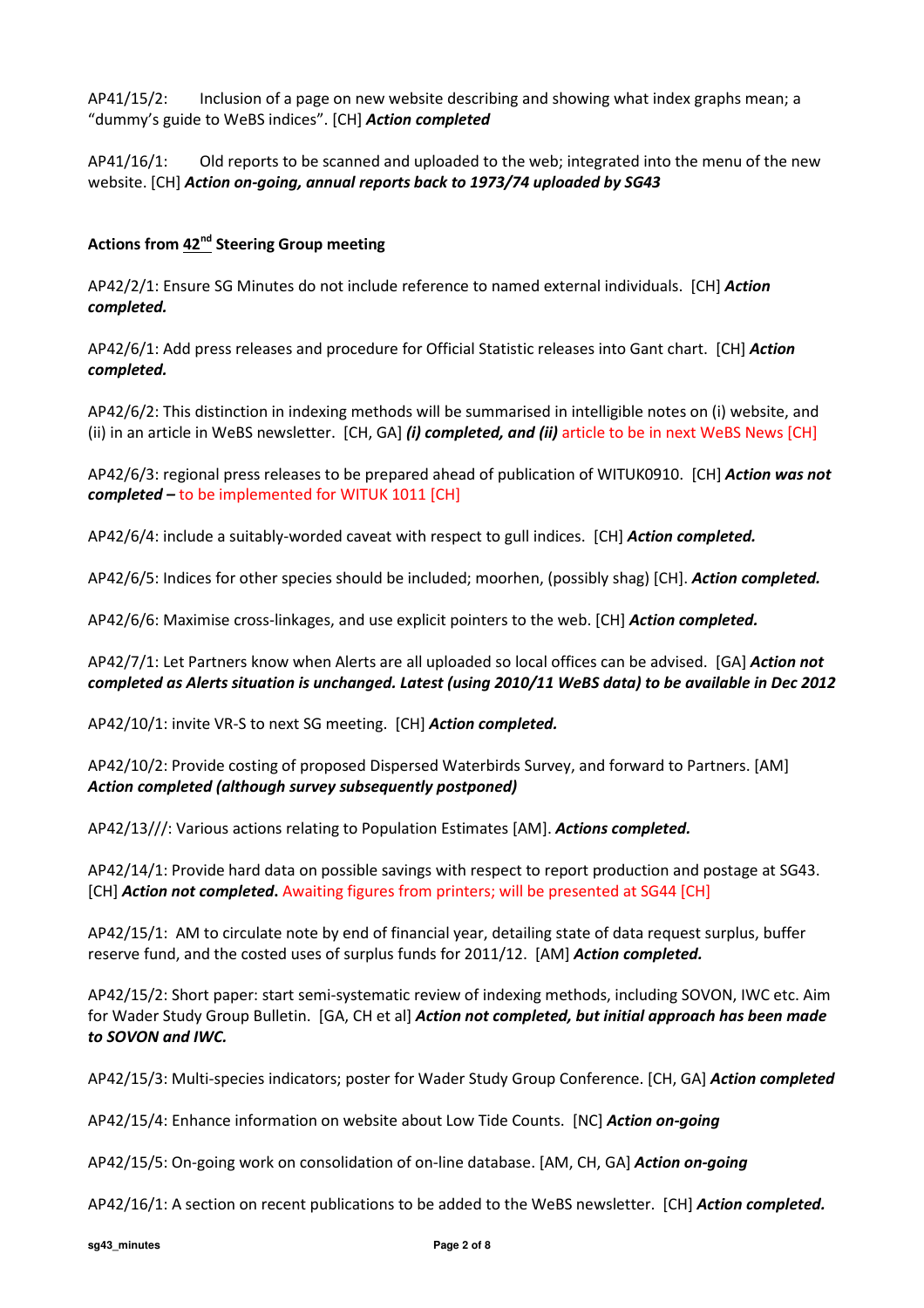# 4. Counter network

The WeBS counter network and vacancies within the network of Local Organisers were reviewed. No major issues were identified.

New LOs have been recruited for: Irt/Mite/Esk Estuary; Leicestershire and Rutland; Montrose Basin; North Lincolnshire inland; Northumberland coast; Poole Harbour; Solway Estuary Outer South; West Glamorgan; West Midlands.

Current gaps in LO coverage are: Bucks, Burry Inlet (North); Carlingford Lough; Cheshire North; Clwyd; Co. Antrim; Co. Armagh; Co. Down; Co. Fermanagh; Co. Londonderry; Co. Tyrone (despite a number of new counters in Northern Ireland, all these recent LO vacancies remain); Derbyshire; Durham; East Lancashire and Fylde; Essex (other sites); Harris and Lewis; Huddersfield/Halifax area; Loughs Neagh and Beg; Merseyside inland; Outer Ards; South Down coast; South Yorkshire; Sutherland (excl. Moray Basin); West Inverness/Wester Ross; West Kent.

The 6th meeting of the WeBS LOAC was held at BTO on 19 July 2011. The minutes are available at http://www.bto.org/volunteer-surveys/webs/about-webs/webs-local-advisory-committee-loac

The WeBS Partners considered two issues that were raised at 6th meeting of the WeBS LOAC:

- a) The rationale for adding Dipper to the WeBS species list was considered and it was deemed unnecessary. It is anticipated that the following list of issues raised should act as a framework for any future considerations of potential additions to the WeBS monitoring species list,:
	- (i) As a sedentary species, Dippers are monitored (and a satisfactory trend derived) through WBBS/BBS. It was deemed that WeBS monitoring would produce a less useful trend for this species (probably of little difference to the WBBS trend).
	- (ii) The species is not Annex 1 or BoCC listed.
	- (iii) Although it is straightforward to add new species to on-line lists, it would require the reprinting of paper forms.
	- (iv) Although many counters like the idea of being able to submit records of extra species noted during WeBS counts, current plans for the easier cross-transfer of data between WeBS and BirdTrack during the on-line data submission will deal with this issue. This is part of a wider initiative to record all sightings within a single on-line recording system.
- b) A need to update an inventory of known roost sites was discussed and considered a priority to take forward. This is potentially an increasingly important topic with respect to coastal framework directives and accessibility issues. It was noted that although this is of primary importance for estuaries, this development was also applicable to inland sites.

It was agreed that the collection of this information should be integrated into current on-line mapping tool developments. In addition to being able to provide site boundary information, counters could also have the facility to map locations of roosts and potentially other useful information. In conjunction, it was suggested that assessment of the historical data could be used as an incentive for the collection of contemporary data.

AP43/4/1: Consider a newsletter article on mapping of roost sites [CH]

AP43/4/2: Take forward plans for collection of roost site information; liaise with BTO software development team [CH]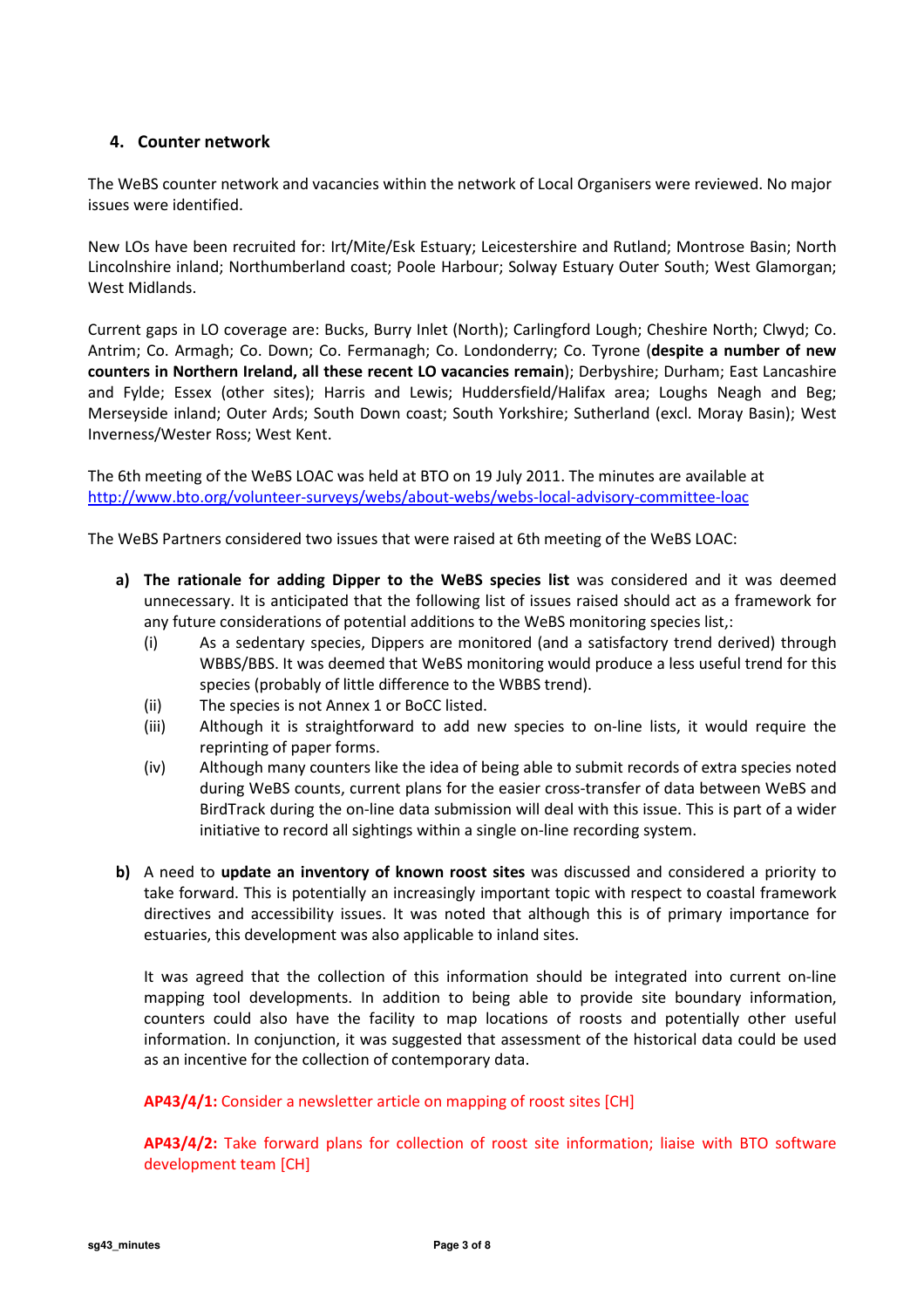# 5. WeBS publicity and training

WeBS has featured in a variety of media during the reporting period, particularly in connection with publication of the annual report and the population estimates paper.

WeBS training courses, led by NC, are now a fixture in the winter calendar. There are also plans for a training portal within the on-line developments of the BTO and WeBS websites. In light of these developments, it was suggested that there should be enhanced communication with national organisers of other waterbird monitoring schemes in order to facilitate the sharing of training resources.

## AP43/5/1/: Contact other national scheme organisers about training issues [CH/NC]

## 6. WeBS Online and website developments

WeBS Online continues to operate smoothly. Improvements continue to be identified and timetabled with BTO's IS team. The recently introduced National Organiser interface is functioning well, enabling the WeBS office to manage counters and allocate sites efficiently. Further improvements will enable creation of sites and changes to site boundaries to be carried out through this interface, rather than through the separate Oracle and GIS databases. There are now 1,500 registered on-line users (representing an increase of ca. 250 users in each of the last two years).

WeBS visits per year continue to increase. A review of this increase in coverage, and the use of WeBS Online, could feature as an article in a future WeBS newsletter.

### AP43/6/1/: Draft an article on the history of WeBS coverage [CH/NC]

### 7. WeBS newsletter

During the course of the meeting, several potential articles for WeBS News were suggested. Where relevant, these are referred to in the relevant section of these Minutes. They include articles on (i) Geographical population estimates, (ii) Indexing, (iii) Review of proposed changes to WeBS report, (iv) roost sites, (v) History of WeBS coverage. An article about I-WeBS is also planned.

## 8. Annual report – format and content

Waterbirds in the UK 2009/10 was produced on schedule, received by counters in August 2011.

The format and content of the annual report were discussed, within the context of proposed changes in line with the re-profiling of JNCC's contribution to WeBS.

In summary, it is suggested WITUK1011 will be the final year of the report in its current book format. The report for 2011/12 will be a slimmed-down BBS style report, by which time website developments will include an increased element of on-line reporting.

AP43/8/1: Circulate post-meeting briefing paper of proposed developments to annual WeBS and Alerts reporting [AM]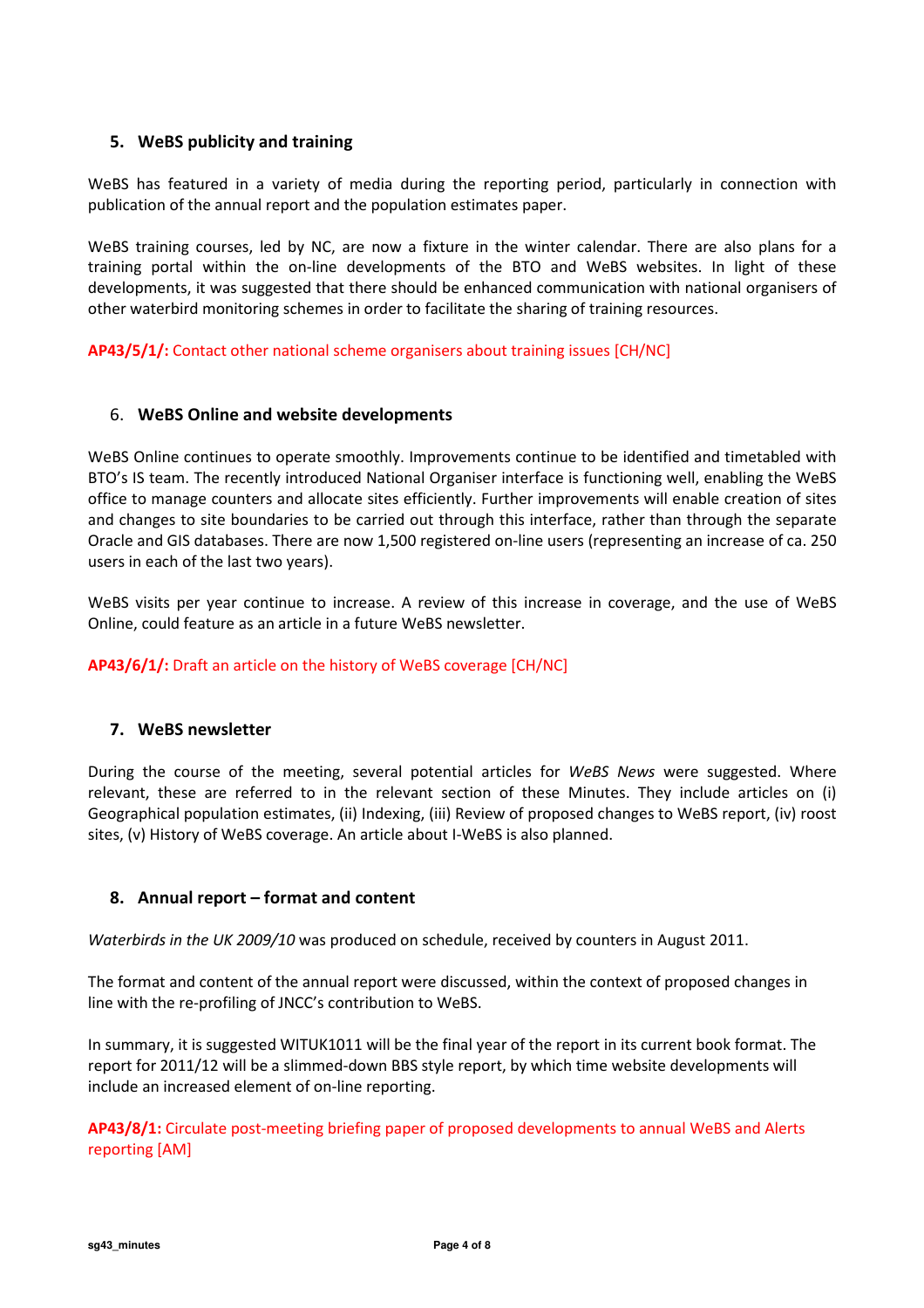The new specification for the annual reporting output should include list of existing elements, the vision, and technical details (e.g. potential for users to generate a tailored WeBS report, integration of population estimates as a standard output, etc).

All agreed that it would be useful to organise a workshop to consult relevant stakeholders about the proposed changes and associated new outputs. This workshop could include environmental consultancies and people from other user groups. (Organisation of a workshop would also satisfy a requirement within the WeBS Agreement that a stakeholder-based workshop should be held during the agreement term). Should this workshop only focus on WeBS or relate to more waterbird reporting more generally?

AP43/8/2: Organise a stakeholder workshop (in June; paperwork to be circulated by mid-May) as soon as possible. In addition, a separate meeting of the WeBS SG should be dedicated to this issue alone (the meeting in March 2012 could be used for this?) [CH/AM]

AP43/8/3: Circulate link of a recent Swiss waterbird report [AM] Completed

AP43/8/4: Any developments to reporting are to be communicated early on to I-WeBS [AM/CH]

Following the inclusion of gull trends in WITUK0910, the potential inclusion of annual indices and trends for additional species was discussed.

AP43/8/5: Forward unpublished indices/trends for other species, e.g. shag and snipe, to Partners [CH]

## 9. Waterbird population estimates

A paper of updated waterbird population estimates (Musgrove et al. 2011) was published in British Birds.

The initial six-year plan for the WeBS budget anticipated the production of a set of population estimates in the year 2012-13. Given the timing of the latest estimates, this is clearly no longer a sensible requirement and it was proposed that this item is dropped from the work programme for 2012-13, and be revisited in 2015-16 as planned. The Steering Group considered and agreed to this.

## 10. WeBS Low Tide Counts

LTC coverage was reviewed.

In 2010/11, LTC were undertaken at: Hayle, Kingsbridge (using Core data), Poole Harbour (using Core data), Langstone Harbour, Chichester Hbr, Adur, Crouch-Roach, Stour, Orwell, Alde, Breydon Water, Loch Fleet, Loch Indaal, Solway, Traeth Lafan, Carmarthen Bay, Burry Inlet, Strangford Lough, Belfast Lough, Killough Harbour and Beaulieu.

A major set of LTCs at the Humber Estuary began in October 2011 and will run until September 2012. Funding is from North & East Yorks Data Centre, plus some from Environment Agency. Professional gapfilling will be carried out by the Institute for Estuarine and Coastal Studies Unit of Hull University under contract to NE.

LTCs are being carried out in 2011/12 on Humber, Swale, Blackwater, Wear, Drigg Coast (1st time), Glaslyn (1<sup>st</sup> time), Conwy, Cromarty Firth, Fal, Fowey, Loch Indaal and Northwest Solent in addition to repeat sites. In view of recent counter issues on the Mersey, Natural England has expressed awareness of the potential requirement for funding for LTC at the site. NE may treat this as something of a priority because of current barrage proposal on the Mersey. Discussions have begun with RSPB about LTCs on Ribble in 2012/13.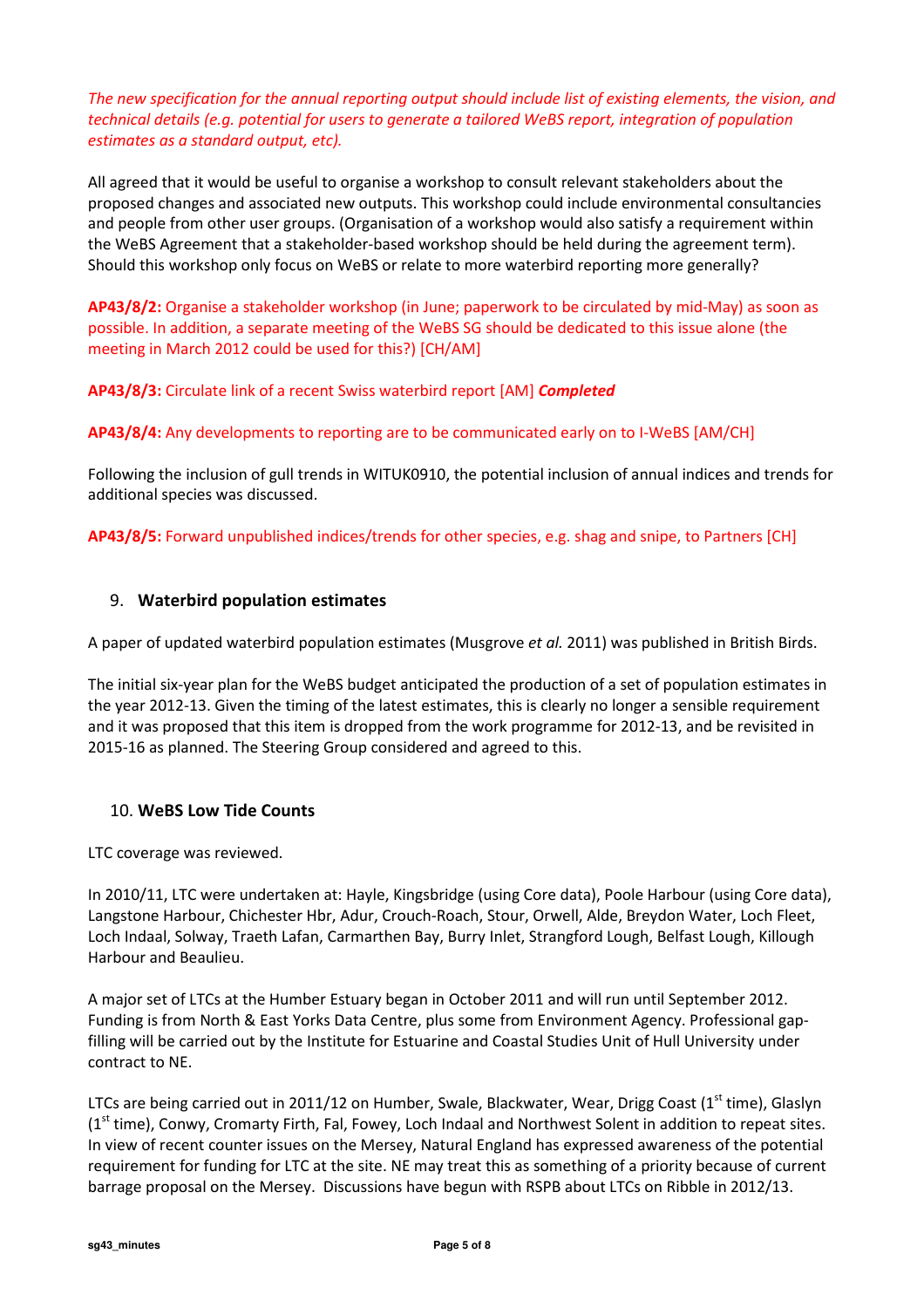## 11. WeBS Data Requests

Data request charges were discussed and it was agreed that they should be reviewed on a three-yearly cycle, thereby fitting in with other timetables associated with the scheme.

### AP43/11/1: Undertake a review of data request charges in April 2012 [AM/NC/BTO Dev.]

The group considered a request from the MoD that they should be able to pay a fixed annual fee for WeBS data. It was decided that some general principles and guidelines need to be worked out for such service level agreements, using the MoD request as a case study. Consistency is fundamental, and issues to be considered include what is deemed to be an appropriate approach, and how frequently it should be reviewed. RH raised the point that he considered that similar guidelines had been drafted previously in the context of a historic project.

### AP43/11/2: Principles and guidelines for WeBS service level agreements to be drafted for SG44 [NC et al.]

Projected data request income was presented by AM. It was suggested that the WeBS Alerts three-yearly update scheduled for 2012-13, and originally budgeted for as part of the core WeBS budget, should be funded from the data sales surplus, to reduce the temporary increase in the WeBS budget for 2012-13. This was agreed in principle by the partners.

The need for establishment of a WeBS contingency fund was reasserted – covering the costs of running the scheme for three months.

AP43/11/3: Ensure that three-month running costs are held in the contingency fund, and liaise with BTO Development Team regarding the production of a formal document with the relevant details [AM]

AP43/11/4: All mention of the contingency fund to be removed from summary accounts [AM]

AP43/11/5: Liaise with BTO Services to discuss (a) whether there are any implications of VAT on data request surplus accounts, (b) methods used for calculating projections. [AM]

### 12. WeBS development programme

AM reviewed the development programme within the context of the proposed changes to reporting (in line with re-profiling of JNCC contribution) and the projected surplus income from data requests.

Remaining work already budgeted for 2011/12, using data request surplus, is:

### Semi-systematic review of indexing methods

Start semi-systematic review of indexing methods, including SOVON, IWC etc. Aim for Wader Study Group Bulletin. [GA CH et al.]

### **Flyway indicators**

Continue work on flyway indicators (begun as a poster for Wader Study Group conference). [CH]

The flyway indicator work and associated poster were discussed at length and several potential developments were suggested; including refined wader origin, inclusion of Dutch data, inclusion of wildfowl, and alternative ways of comparing flyways e.g. using Teal from different sources.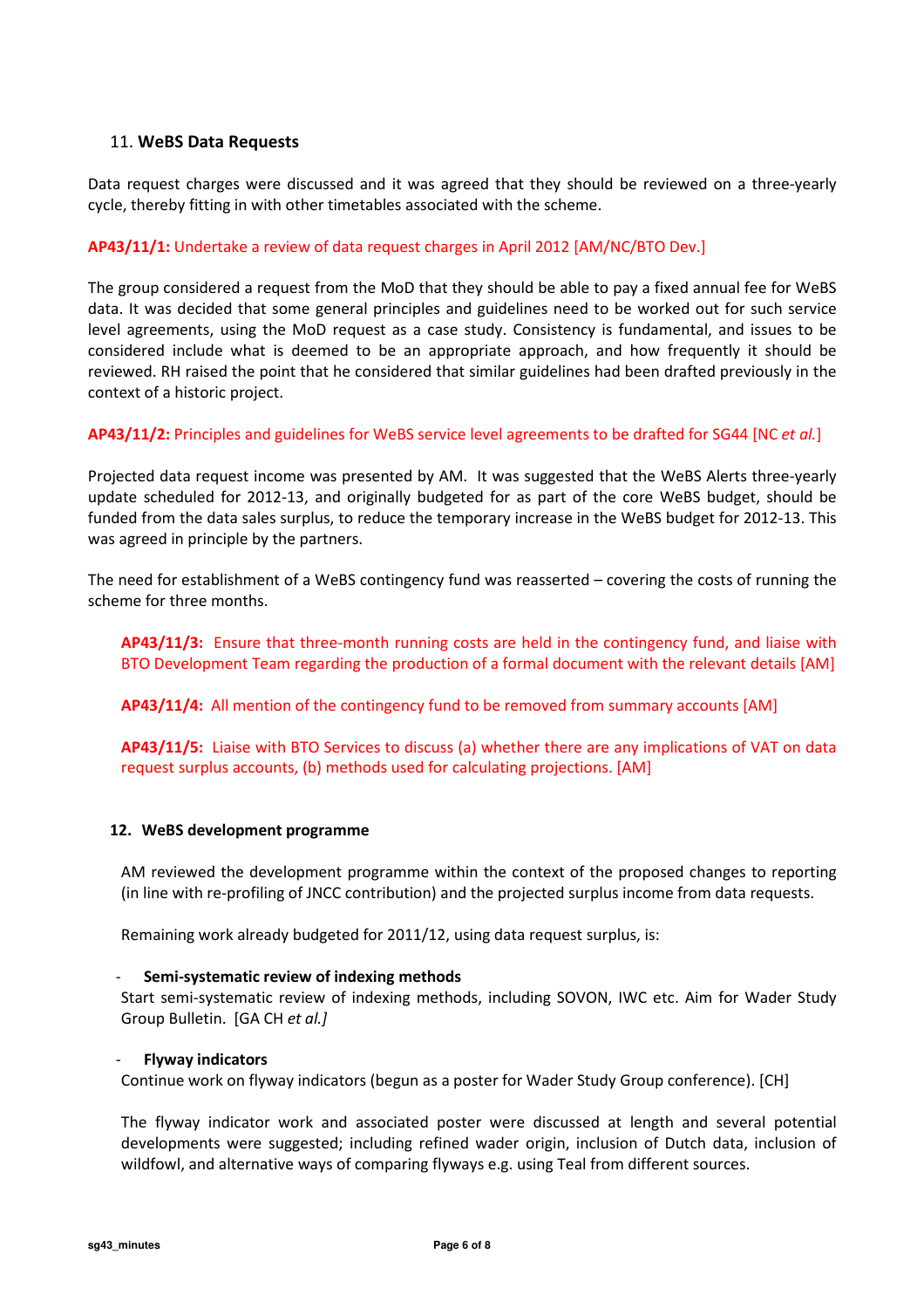AP43/12/1: Contact CAFF re possible development of indicators for remote Arctic monitoring [CH] **Completed** 

AP43/12/2: Contact AEWA re possible development of indicators for remote monitoring of biodiversity [CH/BTO Dev.] Completed (poster at next AEWA meeting)

### Low Tide section on website

Finalise loading to website of Low Tide maps for principal estuaries [NC]

### Database consolidation

On-going work on consolidation of on-line database. [AM, CH, GA]

### 13. Efficiency savings

Data on some possible savings were presented by AM. It was agreed by the SG that small additional efficiencies will be made through further development of WeBS Online, and in the long-term significant savings would be made following the proposed changes to reporting.

In order to make further savings, it was decided that from 2012 onwards WeBS will no longer man a separate stand at Rutland Birdfair. However, it was decided that two SG meetings per year should be retained.

AP43/13/1: Communicate the cessation of a WeBS stand at Rutland Birdfair to relevant individuals [AM] Completed

AP43/13/2: Discuss with BTO Membership Team about the potential for a member of the WeBS team to help on the main BTO stand on at least one day of Birdfair [CH]

### 14. WeBS Stratification

The entire GB dataset derived from the OS MasterMap™ has now been classified into standing waters, rivers, canals, drains and tidal waterbodies, and the whole country checked thoroughly against remotely sensed data backdrops (BingMaps) within the GIS.

A presentation was provided by VRS, with an example (Teal in Wales) used to illustrate progress. There is excellent potential for further developments, and there are plans for a paper on this. All agreed that there were potential positive implications for designing surveys in other countries with more limited volunteer workforces. It was also suggested that some county bird clubs might be in a position to do blitz surveys in order to assist in the next waterbird population estimates.

AP43/14/1: Continue stratification work and draft the proposed paper [VRS]

### AP43/14/2: Produce article for WeBS newsletter [VRS]

### 15. Any Other Business

RSPB (via Casework and Site Protection Team) proposed a Risk Assessment of WeBS data coverage, with the intention of highlighting WeBS sites/sectors without recent coverage which are at high risk from development or other threats. DS pointed out an approach taken by WWT to gap filling in 2002.

AP43/15/1: Document and cost the proposed WeBS gaps analysis, possibly for submission to Natural England. [AM, SW, CH]